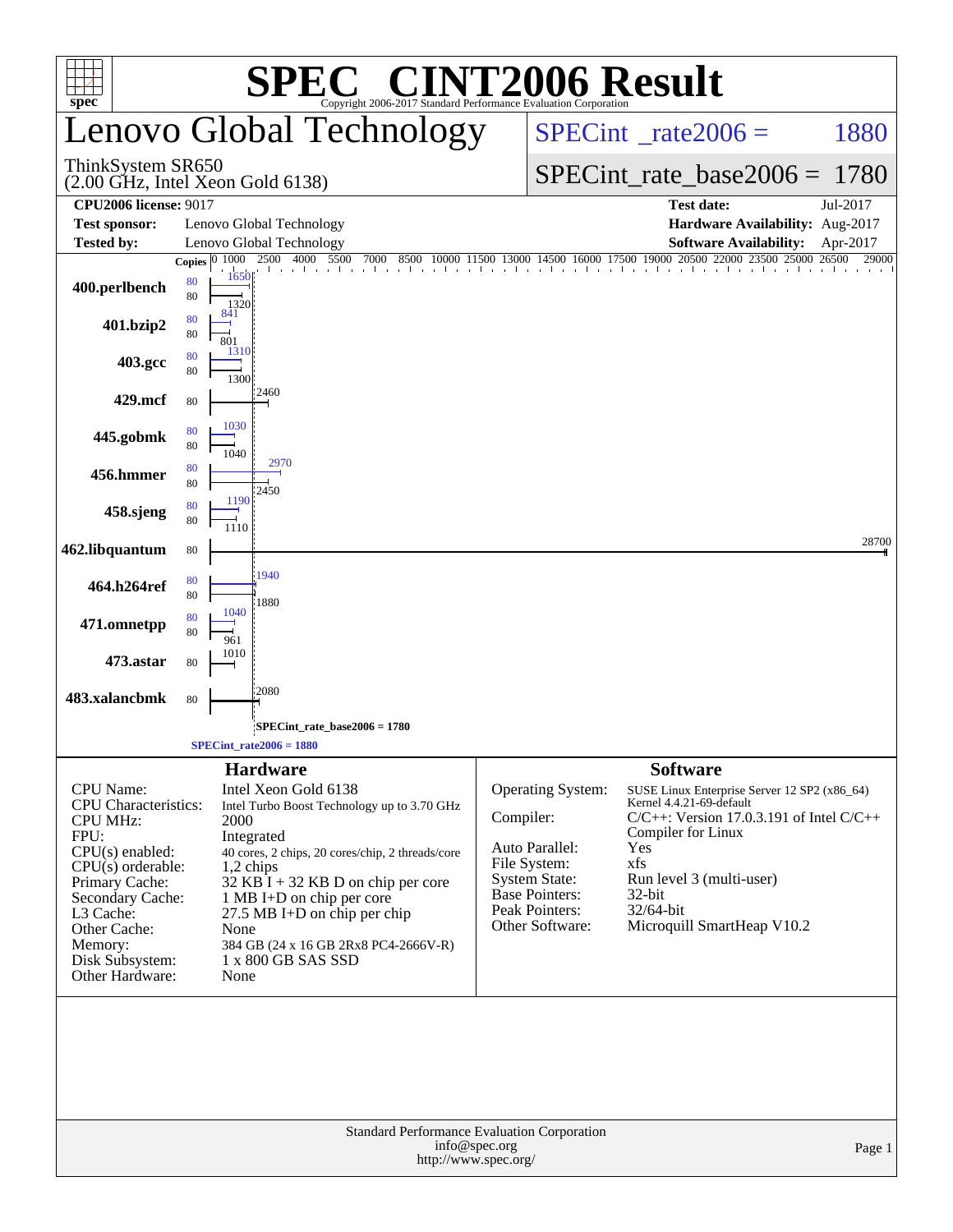

## enovo Global Technology

#### ThinkSystem SR650

(2.00 GHz, Intel Xeon Gold 6138)

SPECint rate $2006 = 1880$ 

#### [SPECint\\_rate\\_base2006 =](http://www.spec.org/auto/cpu2006/Docs/result-fields.html#SPECintratebase2006) 1780

**[Test sponsor:](http://www.spec.org/auto/cpu2006/Docs/result-fields.html#Testsponsor)** Lenovo Global Technology **[Hardware Availability:](http://www.spec.org/auto/cpu2006/Docs/result-fields.html#HardwareAvailability)** Aug-2017

**[CPU2006 license:](http://www.spec.org/auto/cpu2006/Docs/result-fields.html#CPU2006license)** 9017 **[Test date:](http://www.spec.org/auto/cpu2006/Docs/result-fields.html#Testdate)** Jul-2017 **[Tested by:](http://www.spec.org/auto/cpu2006/Docs/result-fields.html#Testedby)** Lenovo Global Technology **[Software Availability:](http://www.spec.org/auto/cpu2006/Docs/result-fields.html#SoftwareAvailability)** Apr-2017

#### **[Results Table](http://www.spec.org/auto/cpu2006/Docs/result-fields.html#ResultsTable)**

|                                                                                                          | <b>Base</b>   |                |       |                |       |                |             | <b>Peak</b>   |                |              |                |              |                |              |
|----------------------------------------------------------------------------------------------------------|---------------|----------------|-------|----------------|-------|----------------|-------------|---------------|----------------|--------------|----------------|--------------|----------------|--------------|
| <b>Benchmark</b>                                                                                         | <b>Copies</b> | <b>Seconds</b> | Ratio | <b>Seconds</b> | Ratio | <b>Seconds</b> | Ratio       | <b>Copies</b> | <b>Seconds</b> | <b>Ratio</b> | <b>Seconds</b> | <b>Ratio</b> | <b>Seconds</b> | <b>Ratio</b> |
| 400.perlbench                                                                                            | 80            | 592            | 1320  | 592            | 1320  | 592            | 1320        | 80            | 476            | 1640         | 474            | 1650         | 474            | 1650         |
| 401.bzip2                                                                                                | 80            | 962            | 802   | 966            | 799   | 964            | 801         | 80            | 917            | 842          | 918            | 841          | 919            | 840          |
| $403.\mathrm{gcc}$                                                                                       | 80            | 496            | 1300  | 495            | 1300  | 494            | 1300l       | 80            | 490            | 1310         | 491            | 1310         | 490            | 1310         |
| $429$ .mcf                                                                                               | 80            | 298            | 2450  | 296            | 2460  | 297            | 2460        | 80            | 298            | 2450         | 296            | 2460         | 297            | 2460         |
| $445$ .gobmk                                                                                             | 80            | 810            | 1040  | 809            | 1040  | 811            | 1030        | 80            | 814            | 1030         | 815            | 1030         | 813            | 1030         |
| 456.hmmer                                                                                                | 80            | 304            | 2450  | 304            | 2450  | 303            | 2460l       | 80            | 251            | 2980         | 251            | 2970         | 251            | 2970         |
| $458$ .sjeng                                                                                             | 80            | 874            | 1110  | 874            | 1110  | 874            | 1110        | 80            | 812            | 1190         | 812            | <b>1190</b>  | 812            | 1190         |
| 462.libquantum                                                                                           | 80            | 57.7           | 28700 | 57.7           | 28700 | 57.8           | 28700       | 80            | 57.7           | 28700        | 57.7           | 28700        | 57.8           | 28700        |
| 464.h264ref                                                                                              | 80            | 941            | 1880  | 942            | 1880  | 941            | 1880l       | 80            | 913            | 1940         | 911            | 1940         | 912            | 1940         |
| 471.omnetpp                                                                                              | 80            | 520            | 961   | 520            | 961   | 520            | 961         | 80            | 483            | 1040         | 482            | 1040         | 483            | <b>1040</b>  |
| $473$ . astar                                                                                            | 80            | 558            | 1010  | 557            | 1010  | 558            | <b>1010</b> | 80            | 558            | 1010         | 557            | 1010         | 558            | 1010         |
| 483.xalancbmk                                                                                            | 80            | 265            | 2080  | 266            | 2080  | 266            | 2080l       | 80            | 265            | 2080         | 266            | 2080         | 266            | 2080         |
| Results appear in the order in which they were run. Bold underlined text indicates a median measurement. |               |                |       |                |       |                |             |               |                |              |                |              |                |              |

#### **[Submit Notes](http://www.spec.org/auto/cpu2006/Docs/result-fields.html#SubmitNotes)**

 The numactl mechanism was used to bind copies to processors. The config file option 'submit' was used to generate numactl commands to bind each copy to a specific processor. For details, please see the config file.

#### **[Operating System Notes](http://www.spec.org/auto/cpu2006/Docs/result-fields.html#OperatingSystemNotes)**

Stack size set to unlimited using "ulimit -s unlimited"

#### **[Platform Notes](http://www.spec.org/auto/cpu2006/Docs/result-fields.html#PlatformNotes)**

BIOS configuration: Operating Mode set to Maximum Performance SNC set to Enable DCU Streamer Prefetcher set to Disable Stale AtoS set to Enable LLC dead line alloc set to Disable Sysinfo program /home/cpu2006-1.2-ic17.0u3/config/sysinfo.rev6993 Revision 6993 of 2015-11-06 (b5e8d4b4eb51ed28d7f98696cbe290c1) running on Cyborg-SUT3 Tue Jul 11 19:40:29 2017 This section contains SUT (System Under Test) info as seen by some common utilities. To remove or add to this section, see: <http://www.spec.org/cpu2006/Docs/config.html#sysinfo> From /proc/cpuinfo model name : Intel(R) Xeon(R) Gold 6138 CPU @ 2.00GHz 2 "physical id"s (chips) Continued on next page

> Standard Performance Evaluation Corporation [info@spec.org](mailto:info@spec.org) <http://www.spec.org/>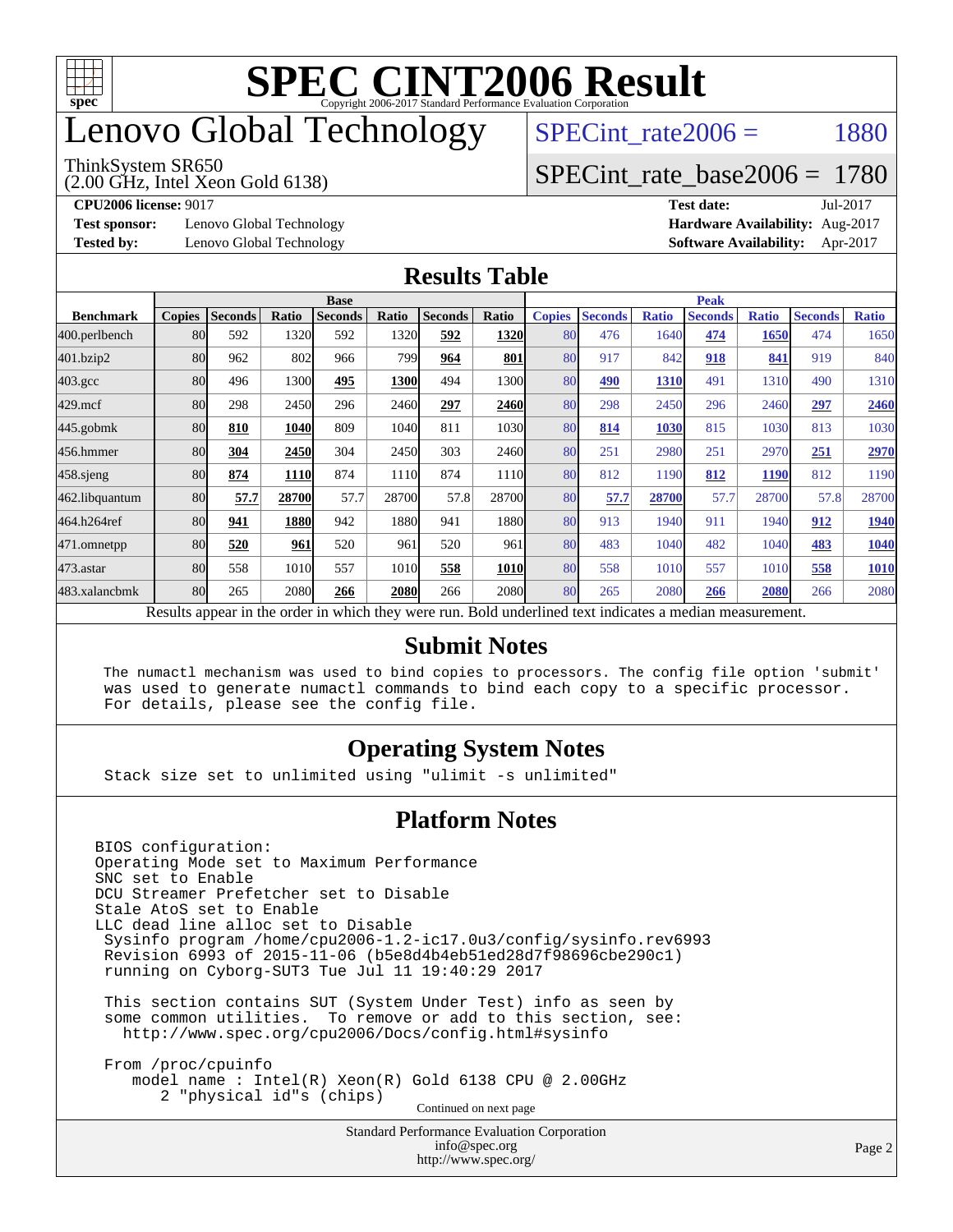

### enovo Global Technology

SPECint rate $2006 = 1880$ 

(2.00 GHz, Intel Xeon Gold 6138) ThinkSystem SR650

[SPECint\\_rate\\_base2006 =](http://www.spec.org/auto/cpu2006/Docs/result-fields.html#SPECintratebase2006) 1780

**[CPU2006 license:](http://www.spec.org/auto/cpu2006/Docs/result-fields.html#CPU2006license)** 9017 **[Test date:](http://www.spec.org/auto/cpu2006/Docs/result-fields.html#Testdate)** Jul-2017

**[Test sponsor:](http://www.spec.org/auto/cpu2006/Docs/result-fields.html#Testsponsor)** Lenovo Global Technology **[Hardware Availability:](http://www.spec.org/auto/cpu2006/Docs/result-fields.html#HardwareAvailability)** Aug-2017 **[Tested by:](http://www.spec.org/auto/cpu2006/Docs/result-fields.html#Testedby)** Lenovo Global Technology **[Software Availability:](http://www.spec.org/auto/cpu2006/Docs/result-fields.html#SoftwareAvailability)** Apr-2017

#### **[Platform Notes \(Continued\)](http://www.spec.org/auto/cpu2006/Docs/result-fields.html#PlatformNotes)**

Standard Performance Evaluation Corporation 80 "processors" cores, siblings (Caution: counting these is hw and system dependent. The following excerpts from /proc/cpuinfo might not be reliable. Use with caution.) cpu cores : 20 siblings : 40 physical 0: cores 0 1 2 3 4 8 9 10 11 12 16 17 18 19 20 24 25 26 27 28 physical 1: cores 0 1 2 3 4 8 9 10 11 12 16 17 18 19 20 24 25 26 27 28 cache size : 28160 KB From /proc/meminfo MemTotal: 395892192 kB HugePages\_Total: 0<br>Hugepagesize: 2048 kB Hugepagesize: From /etc/\*release\* /etc/\*version\* SuSE-release: SUSE Linux Enterprise Server 12 (x86\_64) VERSION = 12 PATCHLEVEL = 2 # This file is deprecated and will be removed in a future service pack or release. # Please check /etc/os-release for details about this release. os-release: NAME="SLES" VERSION="12-SP2" VERSION\_ID="12.2" PRETTY\_NAME="SUSE Linux Enterprise Server 12 SP2" ID="sles" ANSI\_COLOR="0;32" CPE\_NAME="cpe:/o:suse:sles:12:sp2" uname -a: Linux Cyborg-SUT3 4.4.21-69-default #1 SMP Tue Oct 25 10:58:20 UTC 2016 (9464f67) x86\_64 x86\_64 x86\_64 GNU/Linux run-level 3 Jul 11 19:40 SPEC is set to: /home/cpu2006-1.2-ic17.0u3 Filesystem Type Size Used Avail Use% Mounted on /dev/sdb3 xfs 445G 9.9G 435G 3% / Additional information from dmidecode: Warning: Use caution when you interpret this section. The 'dmidecode' program reads system data which is "intended to allow hardware to be accurately determined", but the intent may not be met, as there are frequent changes to hardware, firmware, and the "DMTF SMBIOS" standard. BIOS Lenovo -[IVE109Q-1.00]- 06/28/2017 Memory: 24x Samsung M393A2K43BB1-CTD 16 GB 2 rank 2666 MHz Continued on next page

[info@spec.org](mailto:info@spec.org) <http://www.spec.org/>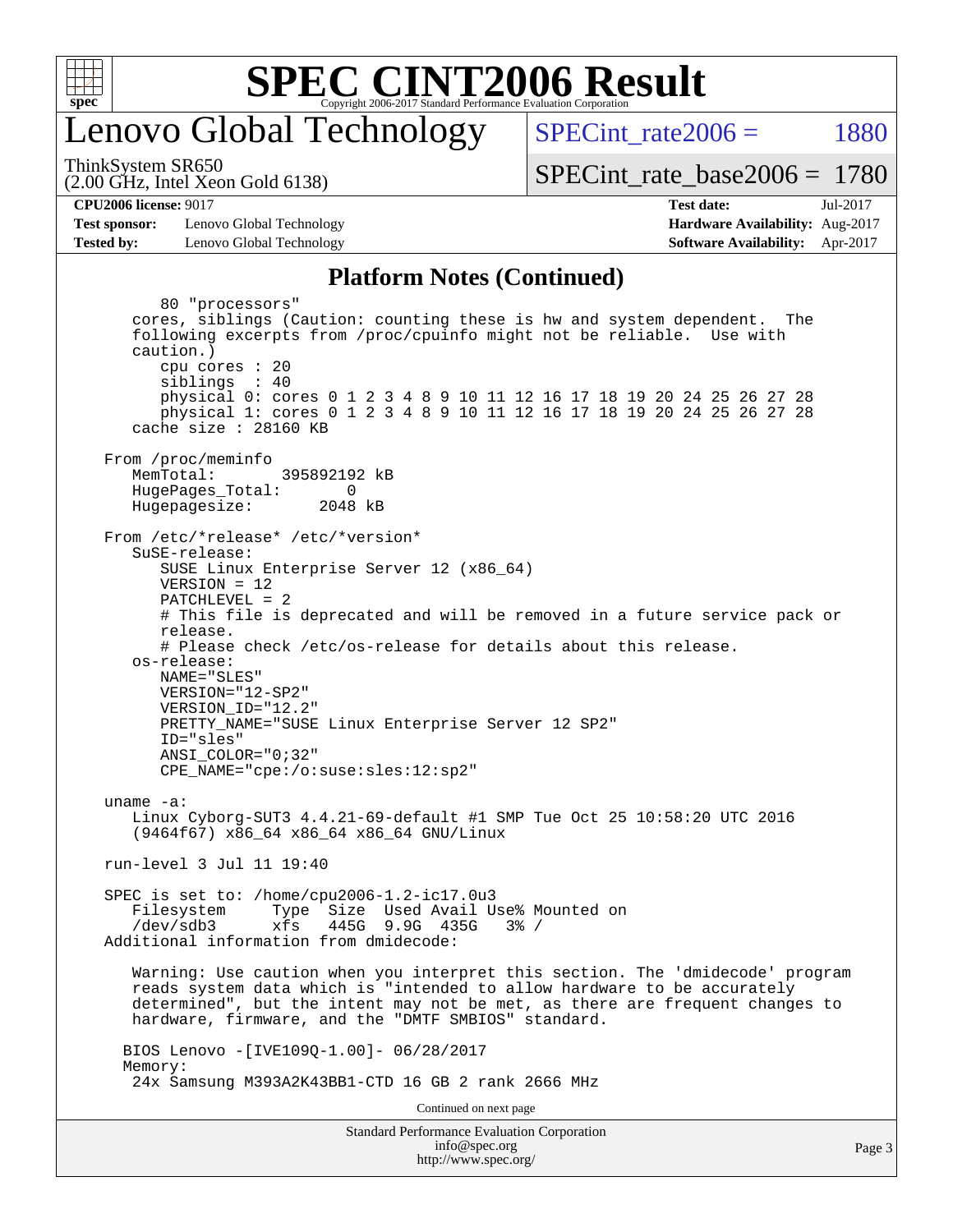

## enovo Global Technology

ThinkSystem SR650

(2.00 GHz, Intel Xeon Gold 6138)

**[Test sponsor:](http://www.spec.org/auto/cpu2006/Docs/result-fields.html#Testsponsor)** Lenovo Global Technology **[Hardware Availability:](http://www.spec.org/auto/cpu2006/Docs/result-fields.html#HardwareAvailability)** Aug-2017

[SPECint\\_rate\\_base2006 =](http://www.spec.org/auto/cpu2006/Docs/result-fields.html#SPECintratebase2006) 1780 **[CPU2006 license:](http://www.spec.org/auto/cpu2006/Docs/result-fields.html#CPU2006license)** 9017 **[Test date:](http://www.spec.org/auto/cpu2006/Docs/result-fields.html#Testdate)** Jul-2017

SPECint rate $2006 =$  1880

**[Tested by:](http://www.spec.org/auto/cpu2006/Docs/result-fields.html#Testedby)** Lenovo Global Technology **[Software Availability:](http://www.spec.org/auto/cpu2006/Docs/result-fields.html#SoftwareAvailability)** Apr-2017

#### **[Platform Notes \(Continued\)](http://www.spec.org/auto/cpu2006/Docs/result-fields.html#PlatformNotes)**

(End of data from sysinfo program)

#### **[General Notes](http://www.spec.org/auto/cpu2006/Docs/result-fields.html#GeneralNotes)**

Environment variables set by runspec before the start of the run: LD\_LIBRARY\_PATH = "/home/cpu2006-1.2-ic17.0u3/lib/ia32:/home/cpu2006-1.2-ic17.0u3/lib/intel64:/home/cpu2006-1.2-ic17.0u3/sh10.2"

 Binaries compiled on a system with 1x Intel Core i7-4790 CPU + 32GB RAM memory using Redhat Enterprise Linux 7.2 Transparent Huge Pages enabled by default Filesystem page cache cleared with: shell invocation of 'sync; echo 3 > /proc/sys/vm/drop\_caches' prior to run runspec command invoked through numactl i.e.: numactl --interleave=all runspec <etc>

### **[Base Compiler Invocation](http://www.spec.org/auto/cpu2006/Docs/result-fields.html#BaseCompilerInvocation)**

[C benchmarks](http://www.spec.org/auto/cpu2006/Docs/result-fields.html#Cbenchmarks):

[icc -m32 -L/opt/intel/compilers\\_and\\_libraries\\_2017/linux/lib/ia32](http://www.spec.org/cpu2006/results/res2017q4/cpu2006-20170918-49748.flags.html#user_CCbase_intel_icc_c29f3ff5a7ed067b11e4ec10a03f03ae)

[C++ benchmarks:](http://www.spec.org/auto/cpu2006/Docs/result-fields.html#CXXbenchmarks)

[icpc -m32 -L/opt/intel/compilers\\_and\\_libraries\\_2017/linux/lib/ia32](http://www.spec.org/cpu2006/results/res2017q4/cpu2006-20170918-49748.flags.html#user_CXXbase_intel_icpc_8c35c7808b62dab9ae41a1aa06361b6b)

#### **[Base Portability Flags](http://www.spec.org/auto/cpu2006/Docs/result-fields.html#BasePortabilityFlags)**

 400.perlbench: [-D\\_FILE\\_OFFSET\\_BITS=64](http://www.spec.org/cpu2006/results/res2017q4/cpu2006-20170918-49748.flags.html#user_basePORTABILITY400_perlbench_file_offset_bits_64_438cf9856305ebd76870a2c6dc2689ab) [-DSPEC\\_CPU\\_LINUX\\_IA32](http://www.spec.org/cpu2006/results/res2017q4/cpu2006-20170918-49748.flags.html#b400.perlbench_baseCPORTABILITY_DSPEC_CPU_LINUX_IA32) 401.bzip2: [-D\\_FILE\\_OFFSET\\_BITS=64](http://www.spec.org/cpu2006/results/res2017q4/cpu2006-20170918-49748.flags.html#user_basePORTABILITY401_bzip2_file_offset_bits_64_438cf9856305ebd76870a2c6dc2689ab) 403.gcc: [-D\\_FILE\\_OFFSET\\_BITS=64](http://www.spec.org/cpu2006/results/res2017q4/cpu2006-20170918-49748.flags.html#user_basePORTABILITY403_gcc_file_offset_bits_64_438cf9856305ebd76870a2c6dc2689ab) 429.mcf: [-D\\_FILE\\_OFFSET\\_BITS=64](http://www.spec.org/cpu2006/results/res2017q4/cpu2006-20170918-49748.flags.html#user_basePORTABILITY429_mcf_file_offset_bits_64_438cf9856305ebd76870a2c6dc2689ab) 445.gobmk: [-D\\_FILE\\_OFFSET\\_BITS=64](http://www.spec.org/cpu2006/results/res2017q4/cpu2006-20170918-49748.flags.html#user_basePORTABILITY445_gobmk_file_offset_bits_64_438cf9856305ebd76870a2c6dc2689ab) 456.hmmer: [-D\\_FILE\\_OFFSET\\_BITS=64](http://www.spec.org/cpu2006/results/res2017q4/cpu2006-20170918-49748.flags.html#user_basePORTABILITY456_hmmer_file_offset_bits_64_438cf9856305ebd76870a2c6dc2689ab) 458.sjeng: [-D\\_FILE\\_OFFSET\\_BITS=64](http://www.spec.org/cpu2006/results/res2017q4/cpu2006-20170918-49748.flags.html#user_basePORTABILITY458_sjeng_file_offset_bits_64_438cf9856305ebd76870a2c6dc2689ab) 462.libquantum: [-D\\_FILE\\_OFFSET\\_BITS=64](http://www.spec.org/cpu2006/results/res2017q4/cpu2006-20170918-49748.flags.html#user_basePORTABILITY462_libquantum_file_offset_bits_64_438cf9856305ebd76870a2c6dc2689ab) [-DSPEC\\_CPU\\_LINUX](http://www.spec.org/cpu2006/results/res2017q4/cpu2006-20170918-49748.flags.html#b462.libquantum_baseCPORTABILITY_DSPEC_CPU_LINUX) 464.h264ref: [-D\\_FILE\\_OFFSET\\_BITS=64](http://www.spec.org/cpu2006/results/res2017q4/cpu2006-20170918-49748.flags.html#user_basePORTABILITY464_h264ref_file_offset_bits_64_438cf9856305ebd76870a2c6dc2689ab) 471.omnetpp: [-D\\_FILE\\_OFFSET\\_BITS=64](http://www.spec.org/cpu2006/results/res2017q4/cpu2006-20170918-49748.flags.html#user_basePORTABILITY471_omnetpp_file_offset_bits_64_438cf9856305ebd76870a2c6dc2689ab) 473.astar: [-D\\_FILE\\_OFFSET\\_BITS=64](http://www.spec.org/cpu2006/results/res2017q4/cpu2006-20170918-49748.flags.html#user_basePORTABILITY473_astar_file_offset_bits_64_438cf9856305ebd76870a2c6dc2689ab) 483.xalancbmk: [-D\\_FILE\\_OFFSET\\_BITS=64](http://www.spec.org/cpu2006/results/res2017q4/cpu2006-20170918-49748.flags.html#user_basePORTABILITY483_xalancbmk_file_offset_bits_64_438cf9856305ebd76870a2c6dc2689ab) [-DSPEC\\_CPU\\_LINUX](http://www.spec.org/cpu2006/results/res2017q4/cpu2006-20170918-49748.flags.html#b483.xalancbmk_baseCXXPORTABILITY_DSPEC_CPU_LINUX)

### **[Base Optimization Flags](http://www.spec.org/auto/cpu2006/Docs/result-fields.html#BaseOptimizationFlags)**

[C benchmarks](http://www.spec.org/auto/cpu2006/Docs/result-fields.html#Cbenchmarks):

[-xCORE-AVX512](http://www.spec.org/cpu2006/results/res2017q4/cpu2006-20170918-49748.flags.html#user_CCbase_f-xCORE-AVX512) [-ipo](http://www.spec.org/cpu2006/results/res2017q4/cpu2006-20170918-49748.flags.html#user_CCbase_f-ipo) [-O3](http://www.spec.org/cpu2006/results/res2017q4/cpu2006-20170918-49748.flags.html#user_CCbase_f-O3) [-no-prec-div](http://www.spec.org/cpu2006/results/res2017q4/cpu2006-20170918-49748.flags.html#user_CCbase_f-no-prec-div) [-qopt-prefetch](http://www.spec.org/cpu2006/results/res2017q4/cpu2006-20170918-49748.flags.html#user_CCbase_f-qopt-prefetch) [-qopt-mem-layout-trans=3](http://www.spec.org/cpu2006/results/res2017q4/cpu2006-20170918-49748.flags.html#user_CCbase_f-qopt-mem-layout-trans_170f5be61cd2cedc9b54468c59262d5d)

Continued on next page

Standard Performance Evaluation Corporation [info@spec.org](mailto:info@spec.org) <http://www.spec.org/>

Page 4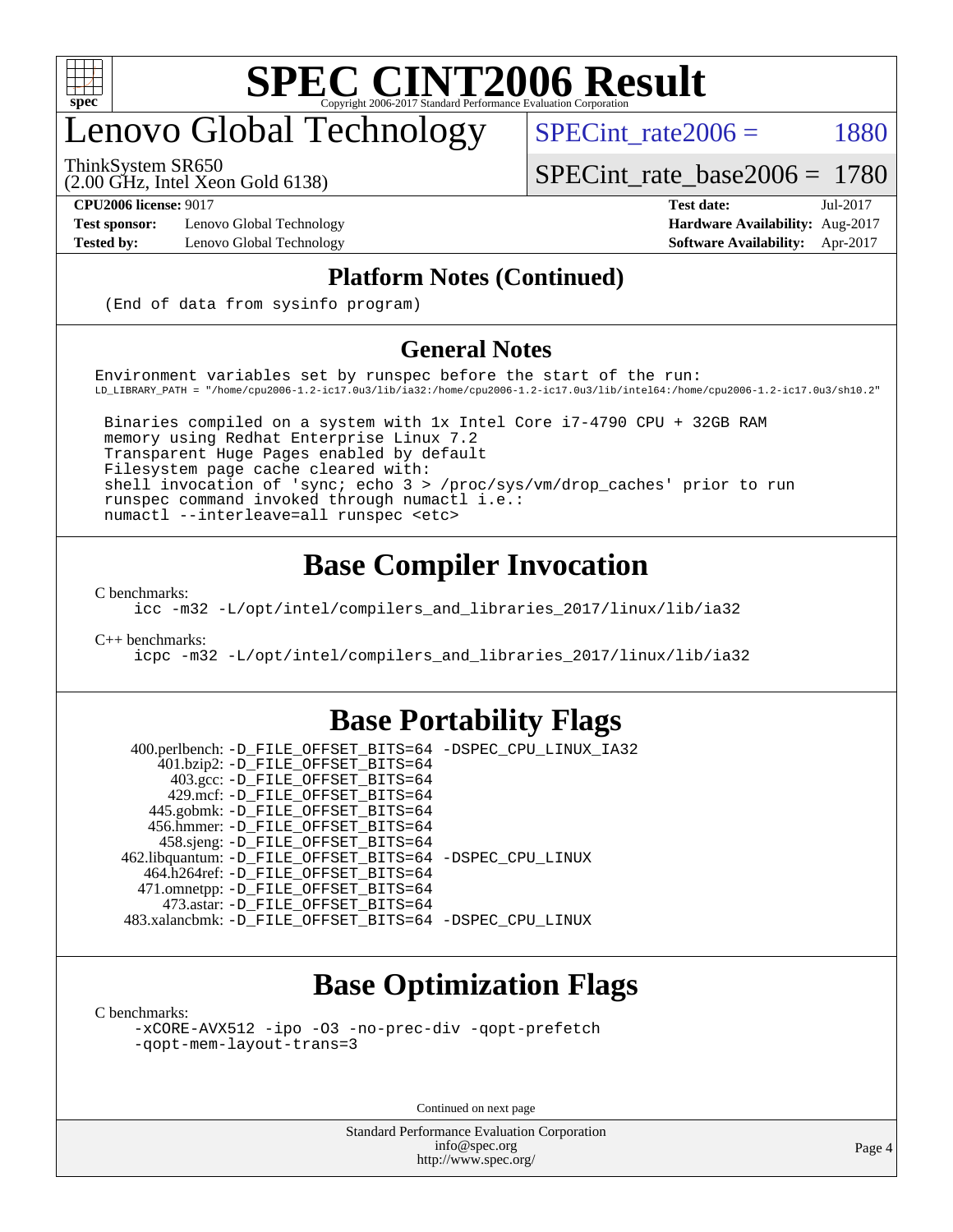

## enovo Global Technology

ThinkSystem SR650

SPECint rate $2006 =$  1880

(2.00 GHz, Intel Xeon Gold 6138)

**[Test sponsor:](http://www.spec.org/auto/cpu2006/Docs/result-fields.html#Testsponsor)** Lenovo Global Technology **[Hardware Availability:](http://www.spec.org/auto/cpu2006/Docs/result-fields.html#HardwareAvailability)** Aug-2017 **[Tested by:](http://www.spec.org/auto/cpu2006/Docs/result-fields.html#Testedby)** Lenovo Global Technology **[Software Availability:](http://www.spec.org/auto/cpu2006/Docs/result-fields.html#SoftwareAvailability)** Apr-2017

[SPECint\\_rate\\_base2006 =](http://www.spec.org/auto/cpu2006/Docs/result-fields.html#SPECintratebase2006) 1780

**[CPU2006 license:](http://www.spec.org/auto/cpu2006/Docs/result-fields.html#CPU2006license)** 9017 **[Test date:](http://www.spec.org/auto/cpu2006/Docs/result-fields.html#Testdate)** Jul-2017

### **[Base Optimization Flags \(Continued\)](http://www.spec.org/auto/cpu2006/Docs/result-fields.html#BaseOptimizationFlags)**

[C++ benchmarks:](http://www.spec.org/auto/cpu2006/Docs/result-fields.html#CXXbenchmarks)

[-xCORE-AVX512](http://www.spec.org/cpu2006/results/res2017q4/cpu2006-20170918-49748.flags.html#user_CXXbase_f-xCORE-AVX512) [-ipo](http://www.spec.org/cpu2006/results/res2017q4/cpu2006-20170918-49748.flags.html#user_CXXbase_f-ipo) [-O3](http://www.spec.org/cpu2006/results/res2017q4/cpu2006-20170918-49748.flags.html#user_CXXbase_f-O3) [-no-prec-div](http://www.spec.org/cpu2006/results/res2017q4/cpu2006-20170918-49748.flags.html#user_CXXbase_f-no-prec-div) [-qopt-prefetch](http://www.spec.org/cpu2006/results/res2017q4/cpu2006-20170918-49748.flags.html#user_CXXbase_f-qopt-prefetch) [-qopt-mem-layout-trans=3](http://www.spec.org/cpu2006/results/res2017q4/cpu2006-20170918-49748.flags.html#user_CXXbase_f-qopt-mem-layout-trans_170f5be61cd2cedc9b54468c59262d5d) [-Wl,-z,muldefs](http://www.spec.org/cpu2006/results/res2017q4/cpu2006-20170918-49748.flags.html#user_CXXbase_link_force_multiple1_74079c344b956b9658436fd1b6dd3a8a) [-L/sh10.2 -lsmartheap](http://www.spec.org/cpu2006/results/res2017q4/cpu2006-20170918-49748.flags.html#user_CXXbase_SmartHeap_b831f2d313e2fffa6dfe3f00ffc1f1c0)

### **[Base Other Flags](http://www.spec.org/auto/cpu2006/Docs/result-fields.html#BaseOtherFlags)**

[C benchmarks](http://www.spec.org/auto/cpu2006/Docs/result-fields.html#Cbenchmarks):

403.gcc: [-Dalloca=\\_alloca](http://www.spec.org/cpu2006/results/res2017q4/cpu2006-20170918-49748.flags.html#b403.gcc_baseEXTRA_CFLAGS_Dalloca_be3056838c12de2578596ca5467af7f3)

### **[Peak Compiler Invocation](http://www.spec.org/auto/cpu2006/Docs/result-fields.html#PeakCompilerInvocation)**

[C benchmarks \(except as noted below\)](http://www.spec.org/auto/cpu2006/Docs/result-fields.html#Cbenchmarksexceptasnotedbelow):

[icc -m32 -L/opt/intel/compilers\\_and\\_libraries\\_2017/linux/lib/ia32](http://www.spec.org/cpu2006/results/res2017q4/cpu2006-20170918-49748.flags.html#user_CCpeak_intel_icc_c29f3ff5a7ed067b11e4ec10a03f03ae)

400.perlbench: [icc -m64](http://www.spec.org/cpu2006/results/res2017q4/cpu2006-20170918-49748.flags.html#user_peakCCLD400_perlbench_intel_icc_64bit_bda6cc9af1fdbb0edc3795bac97ada53)

401.bzip2: [icc -m64](http://www.spec.org/cpu2006/results/res2017q4/cpu2006-20170918-49748.flags.html#user_peakCCLD401_bzip2_intel_icc_64bit_bda6cc9af1fdbb0edc3795bac97ada53)

456.hmmer: [icc -m64](http://www.spec.org/cpu2006/results/res2017q4/cpu2006-20170918-49748.flags.html#user_peakCCLD456_hmmer_intel_icc_64bit_bda6cc9af1fdbb0edc3795bac97ada53)

458.sjeng: [icc -m64](http://www.spec.org/cpu2006/results/res2017q4/cpu2006-20170918-49748.flags.html#user_peakCCLD458_sjeng_intel_icc_64bit_bda6cc9af1fdbb0edc3795bac97ada53)

#### [C++ benchmarks:](http://www.spec.org/auto/cpu2006/Docs/result-fields.html#CXXbenchmarks)

[icpc -m32 -L/opt/intel/compilers\\_and\\_libraries\\_2017/linux/lib/ia32](http://www.spec.org/cpu2006/results/res2017q4/cpu2006-20170918-49748.flags.html#user_CXXpeak_intel_icpc_8c35c7808b62dab9ae41a1aa06361b6b)

#### **[Peak Portability Flags](http://www.spec.org/auto/cpu2006/Docs/result-fields.html#PeakPortabilityFlags)**

 400.perlbench: [-DSPEC\\_CPU\\_LP64](http://www.spec.org/cpu2006/results/res2017q4/cpu2006-20170918-49748.flags.html#b400.perlbench_peakCPORTABILITY_DSPEC_CPU_LP64) [-DSPEC\\_CPU\\_LINUX\\_X64](http://www.spec.org/cpu2006/results/res2017q4/cpu2006-20170918-49748.flags.html#b400.perlbench_peakCPORTABILITY_DSPEC_CPU_LINUX_X64) 401.bzip2: [-DSPEC\\_CPU\\_LP64](http://www.spec.org/cpu2006/results/res2017q4/cpu2006-20170918-49748.flags.html#suite_peakCPORTABILITY401_bzip2_DSPEC_CPU_LP64) 403.gcc: [-D\\_FILE\\_OFFSET\\_BITS=64](http://www.spec.org/cpu2006/results/res2017q4/cpu2006-20170918-49748.flags.html#user_peakPORTABILITY403_gcc_file_offset_bits_64_438cf9856305ebd76870a2c6dc2689ab) 429.mcf: [-D\\_FILE\\_OFFSET\\_BITS=64](http://www.spec.org/cpu2006/results/res2017q4/cpu2006-20170918-49748.flags.html#user_peakPORTABILITY429_mcf_file_offset_bits_64_438cf9856305ebd76870a2c6dc2689ab) 445.gobmk: [-D\\_FILE\\_OFFSET\\_BITS=64](http://www.spec.org/cpu2006/results/res2017q4/cpu2006-20170918-49748.flags.html#user_peakPORTABILITY445_gobmk_file_offset_bits_64_438cf9856305ebd76870a2c6dc2689ab) 456.hmmer: [-DSPEC\\_CPU\\_LP64](http://www.spec.org/cpu2006/results/res2017q4/cpu2006-20170918-49748.flags.html#suite_peakCPORTABILITY456_hmmer_DSPEC_CPU_LP64) 458.sjeng: [-DSPEC\\_CPU\\_LP64](http://www.spec.org/cpu2006/results/res2017q4/cpu2006-20170918-49748.flags.html#suite_peakCPORTABILITY458_sjeng_DSPEC_CPU_LP64) 462.libquantum: [-D\\_FILE\\_OFFSET\\_BITS=64](http://www.spec.org/cpu2006/results/res2017q4/cpu2006-20170918-49748.flags.html#user_peakPORTABILITY462_libquantum_file_offset_bits_64_438cf9856305ebd76870a2c6dc2689ab) [-DSPEC\\_CPU\\_LINUX](http://www.spec.org/cpu2006/results/res2017q4/cpu2006-20170918-49748.flags.html#b462.libquantum_peakCPORTABILITY_DSPEC_CPU_LINUX) 464.h264ref: [-D\\_FILE\\_OFFSET\\_BITS=64](http://www.spec.org/cpu2006/results/res2017q4/cpu2006-20170918-49748.flags.html#user_peakPORTABILITY464_h264ref_file_offset_bits_64_438cf9856305ebd76870a2c6dc2689ab) 471.omnetpp: [-D\\_FILE\\_OFFSET\\_BITS=64](http://www.spec.org/cpu2006/results/res2017q4/cpu2006-20170918-49748.flags.html#user_peakPORTABILITY471_omnetpp_file_offset_bits_64_438cf9856305ebd76870a2c6dc2689ab) 473.astar: [-D\\_FILE\\_OFFSET\\_BITS=64](http://www.spec.org/cpu2006/results/res2017q4/cpu2006-20170918-49748.flags.html#user_peakPORTABILITY473_astar_file_offset_bits_64_438cf9856305ebd76870a2c6dc2689ab) 483.xalancbmk: [-D\\_FILE\\_OFFSET\\_BITS=64](http://www.spec.org/cpu2006/results/res2017q4/cpu2006-20170918-49748.flags.html#user_peakPORTABILITY483_xalancbmk_file_offset_bits_64_438cf9856305ebd76870a2c6dc2689ab) [-DSPEC\\_CPU\\_LINUX](http://www.spec.org/cpu2006/results/res2017q4/cpu2006-20170918-49748.flags.html#b483.xalancbmk_peakCXXPORTABILITY_DSPEC_CPU_LINUX)

> Standard Performance Evaluation Corporation [info@spec.org](mailto:info@spec.org) <http://www.spec.org/>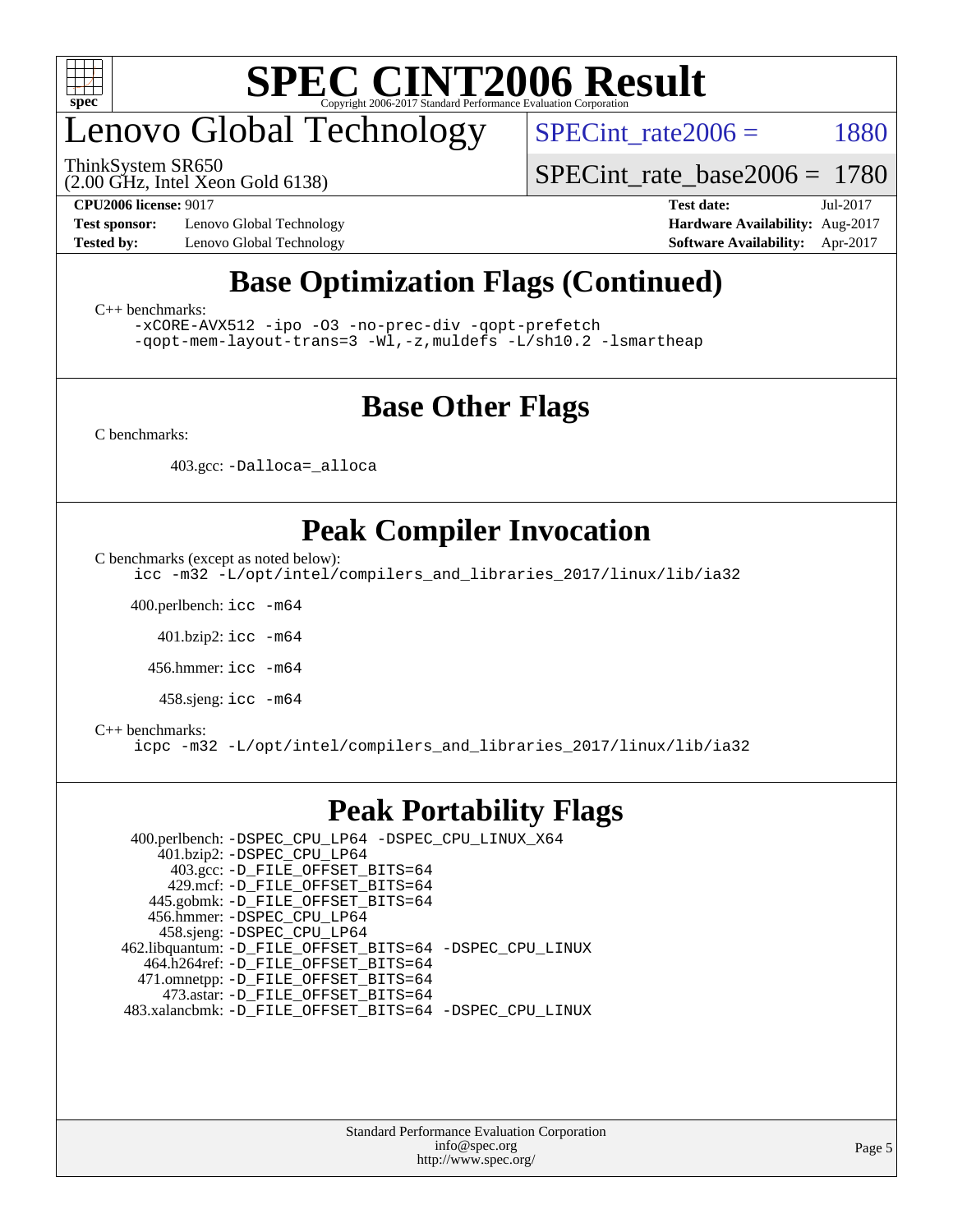

## enovo Global Technology

SPECint rate $2006 =$  1880

(2.00 GHz, Intel Xeon Gold 6138) ThinkSystem SR650

[SPECint\\_rate\\_base2006 =](http://www.spec.org/auto/cpu2006/Docs/result-fields.html#SPECintratebase2006) 1780

**[Test sponsor:](http://www.spec.org/auto/cpu2006/Docs/result-fields.html#Testsponsor)** Lenovo Global Technology **[Hardware Availability:](http://www.spec.org/auto/cpu2006/Docs/result-fields.html#HardwareAvailability)** Aug-2017 **[Tested by:](http://www.spec.org/auto/cpu2006/Docs/result-fields.html#Testedby)** Lenovo Global Technology **[Software Availability:](http://www.spec.org/auto/cpu2006/Docs/result-fields.html#SoftwareAvailability)** Apr-2017

## **[CPU2006 license:](http://www.spec.org/auto/cpu2006/Docs/result-fields.html#CPU2006license)** 9017 **[Test date:](http://www.spec.org/auto/cpu2006/Docs/result-fields.html#Testdate)** Jul-2017

### **[Peak Optimization Flags](http://www.spec.org/auto/cpu2006/Docs/result-fields.html#PeakOptimizationFlags)**

#### [C benchmarks](http://www.spec.org/auto/cpu2006/Docs/result-fields.html#Cbenchmarks):

 400.perlbench: [-prof-gen](http://www.spec.org/cpu2006/results/res2017q4/cpu2006-20170918-49748.flags.html#user_peakPASS1_CFLAGSPASS1_LDCFLAGS400_perlbench_prof_gen_e43856698f6ca7b7e442dfd80e94a8fc)(pass 1) [-prof-use](http://www.spec.org/cpu2006/results/res2017q4/cpu2006-20170918-49748.flags.html#user_peakPASS2_CFLAGSPASS2_LDCFLAGS400_perlbench_prof_use_bccf7792157ff70d64e32fe3e1250b55)(pass 2) [-xCORE-AVX512](http://www.spec.org/cpu2006/results/res2017q4/cpu2006-20170918-49748.flags.html#user_peakPASS2_CFLAGSPASS2_LDCFLAGS400_perlbench_f-xCORE-AVX512)(pass 2)  $-par-num-threads=1(pass 1) -ipo(pass 2) -O3(pass 2)$  $-par-num-threads=1(pass 1) -ipo(pass 2) -O3(pass 2)$  $-par-num-threads=1(pass 1) -ipo(pass 2) -O3(pass 2)$  $-par-num-threads=1(pass 1) -ipo(pass 2) -O3(pass 2)$  $-par-num-threads=1(pass 1) -ipo(pass 2) -O3(pass 2)$  $-par-num-threads=1(pass 1) -ipo(pass 2) -O3(pass 2)$ [-no-prec-div](http://www.spec.org/cpu2006/results/res2017q4/cpu2006-20170918-49748.flags.html#user_peakPASS2_CFLAGSPASS2_LDCFLAGS400_perlbench_f-no-prec-div)(pass 2) [-auto-ilp32](http://www.spec.org/cpu2006/results/res2017q4/cpu2006-20170918-49748.flags.html#user_peakCOPTIMIZE400_perlbench_f-auto-ilp32) [-qopt-mem-layout-trans=3](http://www.spec.org/cpu2006/results/res2017q4/cpu2006-20170918-49748.flags.html#user_peakCOPTIMIZE400_perlbench_f-qopt-mem-layout-trans_170f5be61cd2cedc9b54468c59262d5d) 401.bzip2: [-prof-gen](http://www.spec.org/cpu2006/results/res2017q4/cpu2006-20170918-49748.flags.html#user_peakPASS1_CFLAGSPASS1_LDCFLAGS401_bzip2_prof_gen_e43856698f6ca7b7e442dfd80e94a8fc)(pass 1) [-prof-use](http://www.spec.org/cpu2006/results/res2017q4/cpu2006-20170918-49748.flags.html#user_peakPASS2_CFLAGSPASS2_LDCFLAGS401_bzip2_prof_use_bccf7792157ff70d64e32fe3e1250b55)(pass 2) [-xCORE-AVX512](http://www.spec.org/cpu2006/results/res2017q4/cpu2006-20170918-49748.flags.html#user_peakPASS2_CFLAGSPASS2_LDCFLAGS401_bzip2_f-xCORE-AVX512)(pass 2) [-par-num-threads=1](http://www.spec.org/cpu2006/results/res2017q4/cpu2006-20170918-49748.flags.html#user_peakPASS1_CFLAGSPASS1_LDCFLAGS401_bzip2_par_num_threads_786a6ff141b4e9e90432e998842df6c2)(pass 1) [-ipo](http://www.spec.org/cpu2006/results/res2017q4/cpu2006-20170918-49748.flags.html#user_peakPASS2_CFLAGSPASS2_LDCFLAGS401_bzip2_f-ipo)(pass 2) [-O3](http://www.spec.org/cpu2006/results/res2017q4/cpu2006-20170918-49748.flags.html#user_peakPASS2_CFLAGSPASS2_LDCFLAGS401_bzip2_f-O3)(pass 2) [-no-prec-div](http://www.spec.org/cpu2006/results/res2017q4/cpu2006-20170918-49748.flags.html#user_peakPASS2_CFLAGSPASS2_LDCFLAGS401_bzip2_f-no-prec-div)(pass 2) [-qopt-prefetch](http://www.spec.org/cpu2006/results/res2017q4/cpu2006-20170918-49748.flags.html#user_peakCOPTIMIZE401_bzip2_f-qopt-prefetch) [-auto-ilp32](http://www.spec.org/cpu2006/results/res2017q4/cpu2006-20170918-49748.flags.html#user_peakCOPTIMIZE401_bzip2_f-auto-ilp32) [-qopt-mem-layout-trans=3](http://www.spec.org/cpu2006/results/res2017q4/cpu2006-20170918-49748.flags.html#user_peakCOPTIMIZE401_bzip2_f-qopt-mem-layout-trans_170f5be61cd2cedc9b54468c59262d5d) 403.gcc: [-xCORE-AVX512](http://www.spec.org/cpu2006/results/res2017q4/cpu2006-20170918-49748.flags.html#user_peakOPTIMIZE403_gcc_f-xCORE-AVX512) [-ipo](http://www.spec.org/cpu2006/results/res2017q4/cpu2006-20170918-49748.flags.html#user_peakOPTIMIZE403_gcc_f-ipo) [-O3](http://www.spec.org/cpu2006/results/res2017q4/cpu2006-20170918-49748.flags.html#user_peakOPTIMIZE403_gcc_f-O3) [-no-prec-div](http://www.spec.org/cpu2006/results/res2017q4/cpu2006-20170918-49748.flags.html#user_peakOPTIMIZE403_gcc_f-no-prec-div) [-qopt-mem-layout-trans=3](http://www.spec.org/cpu2006/results/res2017q4/cpu2006-20170918-49748.flags.html#user_peakCOPTIMIZE403_gcc_f-qopt-mem-layout-trans_170f5be61cd2cedc9b54468c59262d5d)  $429$ .mcf: basepeak = yes 445.gobmk: [-prof-gen](http://www.spec.org/cpu2006/results/res2017q4/cpu2006-20170918-49748.flags.html#user_peakPASS1_CFLAGSPASS1_LDCFLAGS445_gobmk_prof_gen_e43856698f6ca7b7e442dfd80e94a8fc)(pass 1) [-prof-use](http://www.spec.org/cpu2006/results/res2017q4/cpu2006-20170918-49748.flags.html#user_peakPASS2_CFLAGSPASS2_LDCFLAGSPASS2_LDFLAGS445_gobmk_prof_use_bccf7792157ff70d64e32fe3e1250b55)(pass 2) [-xCORE-AVX512](http://www.spec.org/cpu2006/results/res2017q4/cpu2006-20170918-49748.flags.html#user_peakPASS2_CFLAGSPASS2_LDCFLAGSPASS2_LDFLAGS445_gobmk_f-xCORE-AVX512)(pass 2) [-par-num-threads=1](http://www.spec.org/cpu2006/results/res2017q4/cpu2006-20170918-49748.flags.html#user_peakPASS1_CFLAGSPASS1_LDCFLAGS445_gobmk_par_num_threads_786a6ff141b4e9e90432e998842df6c2)(pass 1) [-ipo](http://www.spec.org/cpu2006/results/res2017q4/cpu2006-20170918-49748.flags.html#user_peakPASS2_LDCFLAGS445_gobmk_f-ipo)(pass 2) [-O3](http://www.spec.org/cpu2006/results/res2017q4/cpu2006-20170918-49748.flags.html#user_peakPASS2_LDCFLAGS445_gobmk_f-O3)(pass 2) [-no-prec-div](http://www.spec.org/cpu2006/results/res2017q4/cpu2006-20170918-49748.flags.html#user_peakPASS2_LDCFLAGS445_gobmk_f-no-prec-div)(pass 2) [-qopt-mem-layout-trans=3](http://www.spec.org/cpu2006/results/res2017q4/cpu2006-20170918-49748.flags.html#user_peakCOPTIMIZE445_gobmk_f-qopt-mem-layout-trans_170f5be61cd2cedc9b54468c59262d5d) 456.hmmer: [-xCORE-AVX512](http://www.spec.org/cpu2006/results/res2017q4/cpu2006-20170918-49748.flags.html#user_peakOPTIMIZE456_hmmer_f-xCORE-AVX512) [-ipo](http://www.spec.org/cpu2006/results/res2017q4/cpu2006-20170918-49748.flags.html#user_peakOPTIMIZE456_hmmer_f-ipo) [-O3](http://www.spec.org/cpu2006/results/res2017q4/cpu2006-20170918-49748.flags.html#user_peakOPTIMIZE456_hmmer_f-O3) [-no-prec-div](http://www.spec.org/cpu2006/results/res2017q4/cpu2006-20170918-49748.flags.html#user_peakOPTIMIZE456_hmmer_f-no-prec-div) [-unroll2](http://www.spec.org/cpu2006/results/res2017q4/cpu2006-20170918-49748.flags.html#user_peakCOPTIMIZE456_hmmer_f-unroll_784dae83bebfb236979b41d2422d7ec2) [-auto-ilp32](http://www.spec.org/cpu2006/results/res2017q4/cpu2006-20170918-49748.flags.html#user_peakCOPTIMIZE456_hmmer_f-auto-ilp32) [-qopt-mem-layout-trans=3](http://www.spec.org/cpu2006/results/res2017q4/cpu2006-20170918-49748.flags.html#user_peakCOPTIMIZE456_hmmer_f-qopt-mem-layout-trans_170f5be61cd2cedc9b54468c59262d5d) 458.sjeng: [-prof-gen](http://www.spec.org/cpu2006/results/res2017q4/cpu2006-20170918-49748.flags.html#user_peakPASS1_CFLAGSPASS1_LDCFLAGS458_sjeng_prof_gen_e43856698f6ca7b7e442dfd80e94a8fc)(pass 1) [-prof-use](http://www.spec.org/cpu2006/results/res2017q4/cpu2006-20170918-49748.flags.html#user_peakPASS2_CFLAGSPASS2_LDCFLAGS458_sjeng_prof_use_bccf7792157ff70d64e32fe3e1250b55)(pass 2) [-xCORE-AVX512](http://www.spec.org/cpu2006/results/res2017q4/cpu2006-20170918-49748.flags.html#user_peakPASS2_CFLAGSPASS2_LDCFLAGS458_sjeng_f-xCORE-AVX512)(pass 2) [-par-num-threads=1](http://www.spec.org/cpu2006/results/res2017q4/cpu2006-20170918-49748.flags.html#user_peakPASS1_CFLAGSPASS1_LDCFLAGS458_sjeng_par_num_threads_786a6ff141b4e9e90432e998842df6c2)(pass 1) [-ipo](http://www.spec.org/cpu2006/results/res2017q4/cpu2006-20170918-49748.flags.html#user_peakPASS2_CFLAGSPASS2_LDCFLAGS458_sjeng_f-ipo)(pass 2) [-O3](http://www.spec.org/cpu2006/results/res2017q4/cpu2006-20170918-49748.flags.html#user_peakPASS2_CFLAGSPASS2_LDCFLAGS458_sjeng_f-O3)(pass 2) [-no-prec-div](http://www.spec.org/cpu2006/results/res2017q4/cpu2006-20170918-49748.flags.html#user_peakPASS2_CFLAGSPASS2_LDCFLAGS458_sjeng_f-no-prec-div)(pass 2) [-unroll4](http://www.spec.org/cpu2006/results/res2017q4/cpu2006-20170918-49748.flags.html#user_peakCOPTIMIZE458_sjeng_f-unroll_4e5e4ed65b7fd20bdcd365bec371b81f) [-auto-ilp32](http://www.spec.org/cpu2006/results/res2017q4/cpu2006-20170918-49748.flags.html#user_peakCOPTIMIZE458_sjeng_f-auto-ilp32) [-qopt-mem-layout-trans=3](http://www.spec.org/cpu2006/results/res2017q4/cpu2006-20170918-49748.flags.html#user_peakCOPTIMIZE458_sjeng_f-qopt-mem-layout-trans_170f5be61cd2cedc9b54468c59262d5d)  $462$ .libquantum: basepeak = yes 464.h264ref: [-prof-gen](http://www.spec.org/cpu2006/results/res2017q4/cpu2006-20170918-49748.flags.html#user_peakPASS1_CFLAGSPASS1_LDCFLAGS464_h264ref_prof_gen_e43856698f6ca7b7e442dfd80e94a8fc)(pass 1) [-prof-use](http://www.spec.org/cpu2006/results/res2017q4/cpu2006-20170918-49748.flags.html#user_peakPASS2_CFLAGSPASS2_LDCFLAGS464_h264ref_prof_use_bccf7792157ff70d64e32fe3e1250b55)(pass 2) [-xCORE-AVX512](http://www.spec.org/cpu2006/results/res2017q4/cpu2006-20170918-49748.flags.html#user_peakPASS2_CFLAGSPASS2_LDCFLAGS464_h264ref_f-xCORE-AVX512)(pass 2) [-par-num-threads=1](http://www.spec.org/cpu2006/results/res2017q4/cpu2006-20170918-49748.flags.html#user_peakPASS1_CFLAGSPASS1_LDCFLAGS464_h264ref_par_num_threads_786a6ff141b4e9e90432e998842df6c2)(pass 1) [-ipo](http://www.spec.org/cpu2006/results/res2017q4/cpu2006-20170918-49748.flags.html#user_peakPASS2_CFLAGSPASS2_LDCFLAGS464_h264ref_f-ipo)(pass 2) [-O3](http://www.spec.org/cpu2006/results/res2017q4/cpu2006-20170918-49748.flags.html#user_peakPASS2_CFLAGSPASS2_LDCFLAGS464_h264ref_f-O3)(pass 2) [-no-prec-div](http://www.spec.org/cpu2006/results/res2017q4/cpu2006-20170918-49748.flags.html#user_peakPASS2_CFLAGSPASS2_LDCFLAGS464_h264ref_f-no-prec-div)(pass 2) [-unroll2](http://www.spec.org/cpu2006/results/res2017q4/cpu2006-20170918-49748.flags.html#user_peakCOPTIMIZE464_h264ref_f-unroll_784dae83bebfb236979b41d2422d7ec2) [-qopt-mem-layout-trans=3](http://www.spec.org/cpu2006/results/res2017q4/cpu2006-20170918-49748.flags.html#user_peakCOPTIMIZE464_h264ref_f-qopt-mem-layout-trans_170f5be61cd2cedc9b54468c59262d5d) [C++ benchmarks:](http://www.spec.org/auto/cpu2006/Docs/result-fields.html#CXXbenchmarks) 471.omnetpp: [-prof-gen](http://www.spec.org/cpu2006/results/res2017q4/cpu2006-20170918-49748.flags.html#user_peakPASS1_CXXFLAGSPASS1_LDCXXFLAGS471_omnetpp_prof_gen_e43856698f6ca7b7e442dfd80e94a8fc)(pass 1) [-prof-use](http://www.spec.org/cpu2006/results/res2017q4/cpu2006-20170918-49748.flags.html#user_peakPASS2_CXXFLAGSPASS2_LDCXXFLAGS471_omnetpp_prof_use_bccf7792157ff70d64e32fe3e1250b55)(pass 2) [-xCORE-AVX512](http://www.spec.org/cpu2006/results/res2017q4/cpu2006-20170918-49748.flags.html#user_peakPASS2_CXXFLAGSPASS2_LDCXXFLAGS471_omnetpp_f-xCORE-AVX512)(pass 2) [-par-num-threads=1](http://www.spec.org/cpu2006/results/res2017q4/cpu2006-20170918-49748.flags.html#user_peakPASS1_CXXFLAGSPASS1_LDCXXFLAGS471_omnetpp_par_num_threads_786a6ff141b4e9e90432e998842df6c2)(pass 1) [-ipo](http://www.spec.org/cpu2006/results/res2017q4/cpu2006-20170918-49748.flags.html#user_peakPASS2_CXXFLAGSPASS2_LDCXXFLAGS471_omnetpp_f-ipo)(pass 2) [-O3](http://www.spec.org/cpu2006/results/res2017q4/cpu2006-20170918-49748.flags.html#user_peakPASS2_CXXFLAGSPASS2_LDCXXFLAGS471_omnetpp_f-O3)(pass 2) [-no-prec-div](http://www.spec.org/cpu2006/results/res2017q4/cpu2006-20170918-49748.flags.html#user_peakPASS2_CXXFLAGSPASS2_LDCXXFLAGS471_omnetpp_f-no-prec-div)(pass 2) [-qopt-ra-region-strategy=block](http://www.spec.org/cpu2006/results/res2017q4/cpu2006-20170918-49748.flags.html#user_peakCXXOPTIMIZE471_omnetpp_f-qopt-ra-region-strategy_430aa8f7c220cbde92ae827fa8d9be32)  [-qopt-mem-layout-trans=3](http://www.spec.org/cpu2006/results/res2017q4/cpu2006-20170918-49748.flags.html#user_peakCXXOPTIMIZE471_omnetpp_f-qopt-mem-layout-trans_170f5be61cd2cedc9b54468c59262d5d) [-Wl,-z,muldefs](http://www.spec.org/cpu2006/results/res2017q4/cpu2006-20170918-49748.flags.html#user_peakEXTRA_LDFLAGS471_omnetpp_link_force_multiple1_74079c344b956b9658436fd1b6dd3a8a) [-L/sh10.2 -lsmartheap](http://www.spec.org/cpu2006/results/res2017q4/cpu2006-20170918-49748.flags.html#user_peakEXTRA_LIBS471_omnetpp_SmartHeap_b831f2d313e2fffa6dfe3f00ffc1f1c0) 473.astar: basepeak = yes  $483.xalanchmk: basepeak = yes$